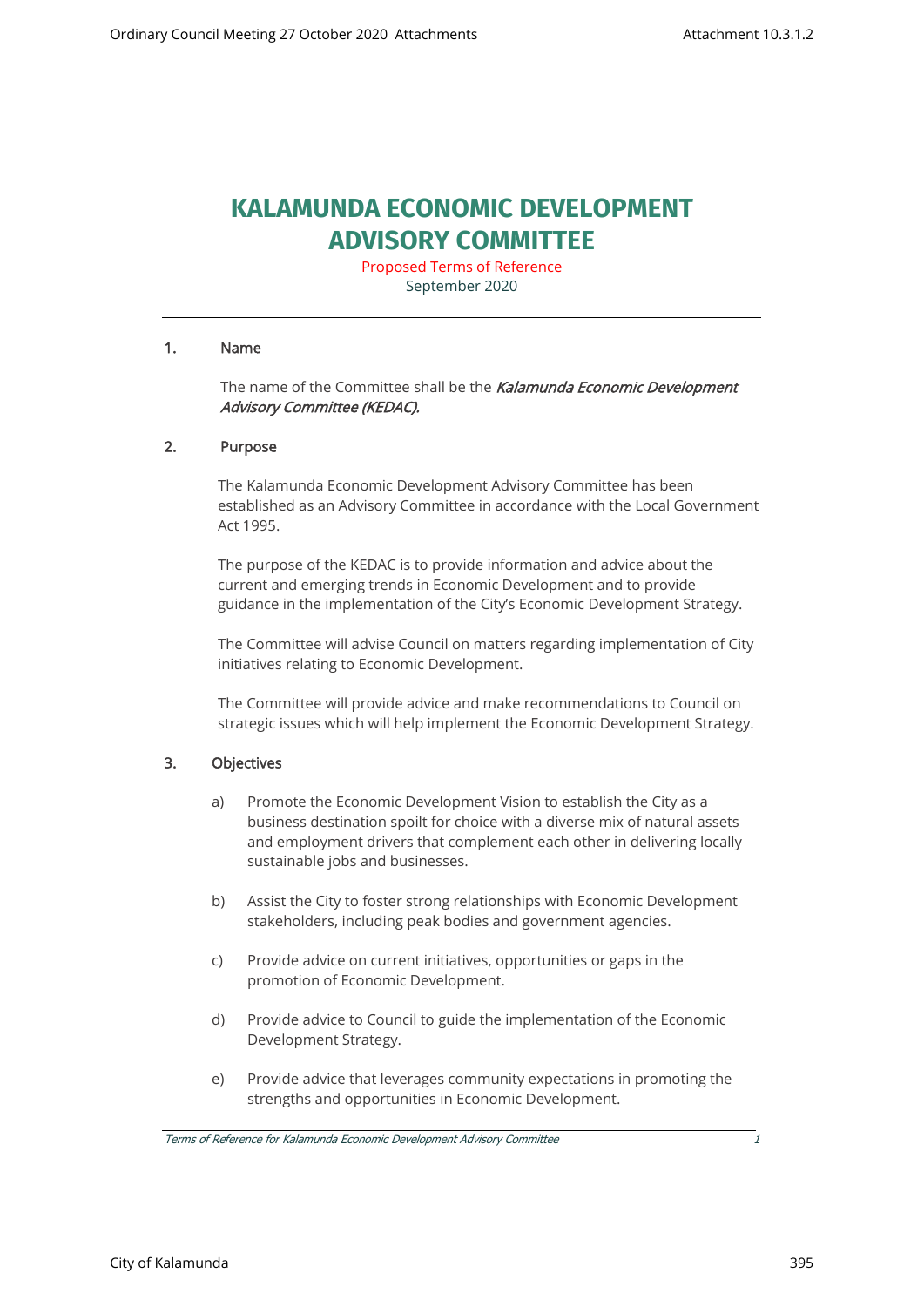- f) Provides a forum for sharing information relating to Economic Development opportunities within the City.
- g) Provide advice and give consideration of how Economic Development can be integrated and aligned in other key informing City Strategies and Plans.

# 4. Councils Strategic Alignment

Kalamunda Advancing Strategic Community Plan to 2027

OBJECTIVE 1.3 - To support the active participation of local communities.

OBJECTIVE 3.3 - To develop and enhance the City's economy

OBJECTIVE 4.2 - To proactively engage and partner for the benefit of community

# 5. Membership

#### 5.1 Qualification to be a Member

Members must be able to demonstrate skills, knowledge, experience and a strong interest in Economic Development.

### 5.2 No. of Members

The committee shall consist of no less than 8 members comprising:

- i. Up to two Elected Members including either the Mayor or Deputy Mayor plus one other.
- ii. No less than five representatives from City of Kalamunda Businesses and Industry.
- iii. One representative from the Kalamunda Chamber of Commerce.

#### 5.3 Deputy Members

All Council members shall have an appointed Deputy who is to attend meetings in the absence of a member.

All other members may have a deputy delegate appointed if required.

#### 5.4 Term of Appointment

Appointment is for up to two years and members are eligible for reappointment following the Council Ordinary Election.

# 5.5 Resignation or Termination of Membership

City of Kalamunda 396

Terms of Reference for Kalamunda Economic Development Advisory Committee 2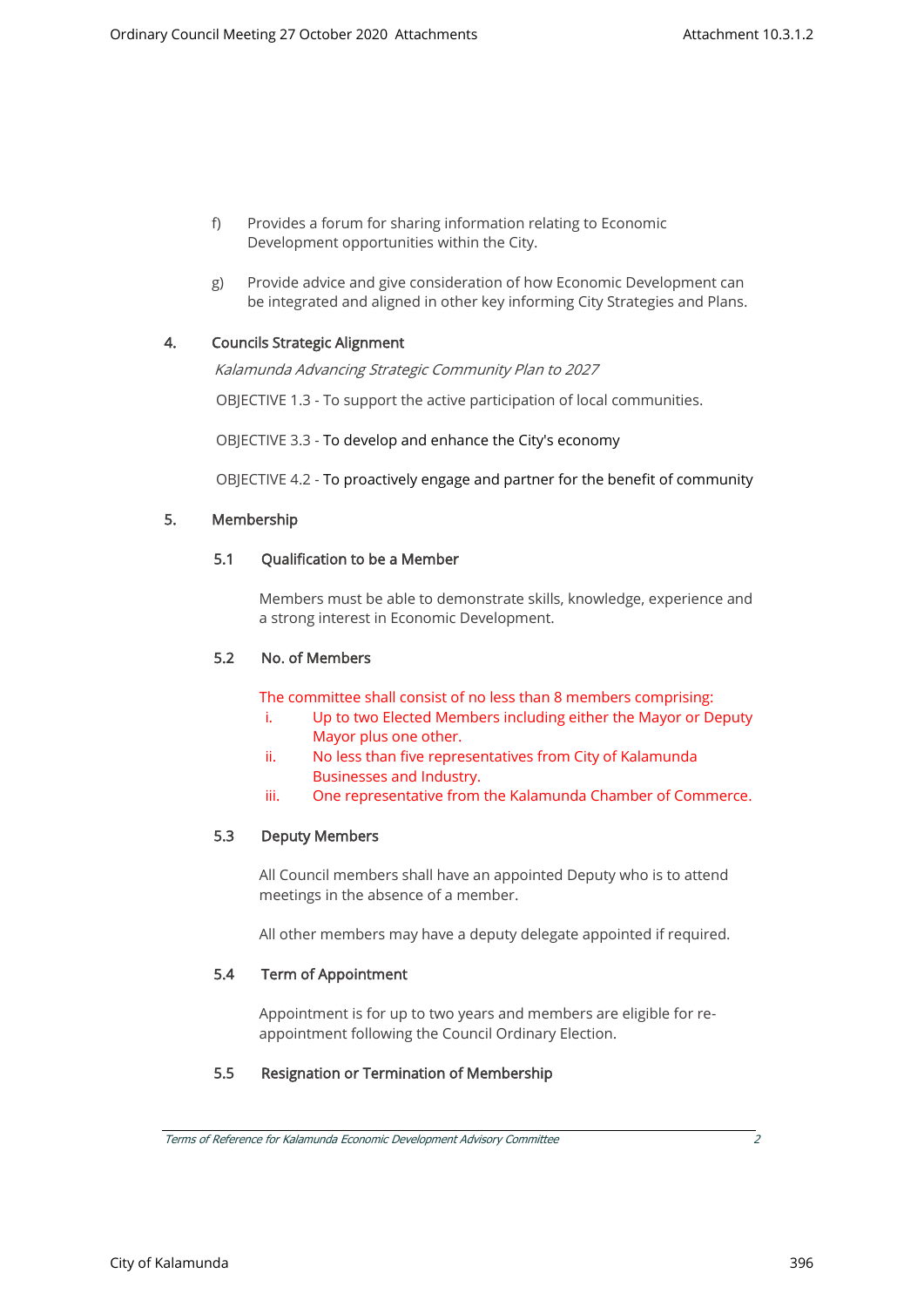- i. Membership will be reviewed should a member miss three consecutive meetings without approved leave of absence and the Committee may choose to recommend to Council that the member is removed.
- ii. A committee member may resign from membership of the committee by giving the Chief Executive Officer or the committee's presiding member written notice of the resignation.

# 6. Election of Presiding Member and Deputy Presiding Member

- a) The Committee shall elect a Presiding Member and Deputy Presiding member to oversee the chairing of the committee.
- b) The election of the Presiding Member and Deputy Presiding Member will be conducting in accordance with the provisions of the Local Government Act 1995.

#### 7. Meetings

a) Conduct of Meetings

All meetings will be conducted in accordance with the provisions of the Local Government Act 1995 and the City's Standing Orders Local Law and the City of Kalamunda Code of Conduct.

b) Inductions

All Members will be required to attend an induction which will be held prior to the first meeting of a committee following a Council election.

c) Scheduling of Ordinary Meetings

The Committee shall meet at least quarterly and can increase the frequency of meetings if required and in consultation with the City to ensure resources are available. Meetings should be held on a regular date and time to be determined by the committee.

d) Special or Extra Meetings and Working Groups

A Special or extra meeting can be called by: -

- i. A majority decision of the Committee
- ii. The presiding member of the Committee
- iii. By at least  $1/3^{rd}$  of the members of the Committee

Terms of Reference for Kalamunda Economic Development Advisory Committee 3

City of Kalamunda 397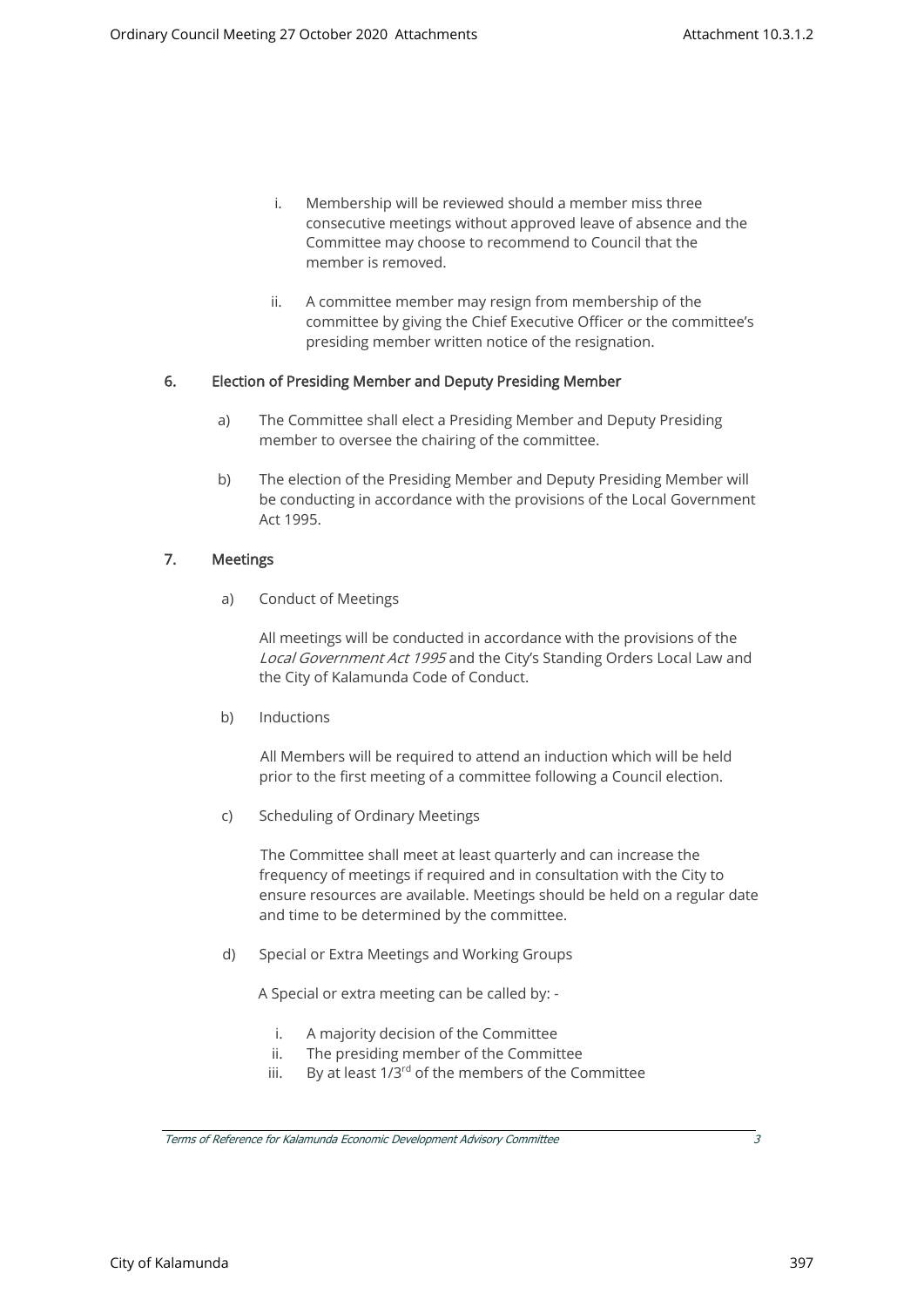A Committee may also choose to form working groups from its membership or to second others with specific skills for undertaking specific tasks required by the Committee in consultation with the City to ensure resources can be made available.

e) Quorum

A quorum shall consist of at least one half of the appointed members. If a quorum is not achieved the meeting can progress informally, with minutes prepared in accordance with established processes.

f) Disclosure of Interests

All Committee Members are required to disclose any financial, proximity or impartiality interests they may have in any matter to be discussed at the meeting.

g) Voting

Each appointed member present shall have one (1) vote. In the event of a tied vote, the Presiding Member is to cast a second vote.

City of Kalamunda Officers supporting the Committee do not have voting rights.

- h) Agendas and Minutes
	- i. Agendas and Minutes will be administered by the Chief Executive Officer or their delegate.
	- ii. A City of Kalamunda Officer will be appointed by the Chief Executive Officer as the Secretary to the Committee.
	- iii. A call for agenda items and notices of meetings will be distributed electronically by the Secretary 10 working days prior to each meeting. Members are to submit any agenda items within 2 working days.
	- iv. A draft Agenda will be sent electronically to the Presiding Member 8 working days prior to committee meeting for sign off.
	- v. The City and the Presiding Member may choose to meet to discuss agenda items prior to finalising an agenda.
	- vi. Agenda items along with any supporting papers are to be sent to the committee members no later than 5 days prior to meeting. This allows time for members to consider the item and make an informed decision.
	- vii. Late or urgent agenda/business items may be accepted for consideration by the Committee by the Presiding Member.

Terms of Reference for Kalamunda Economic Development Advisory Committee 4